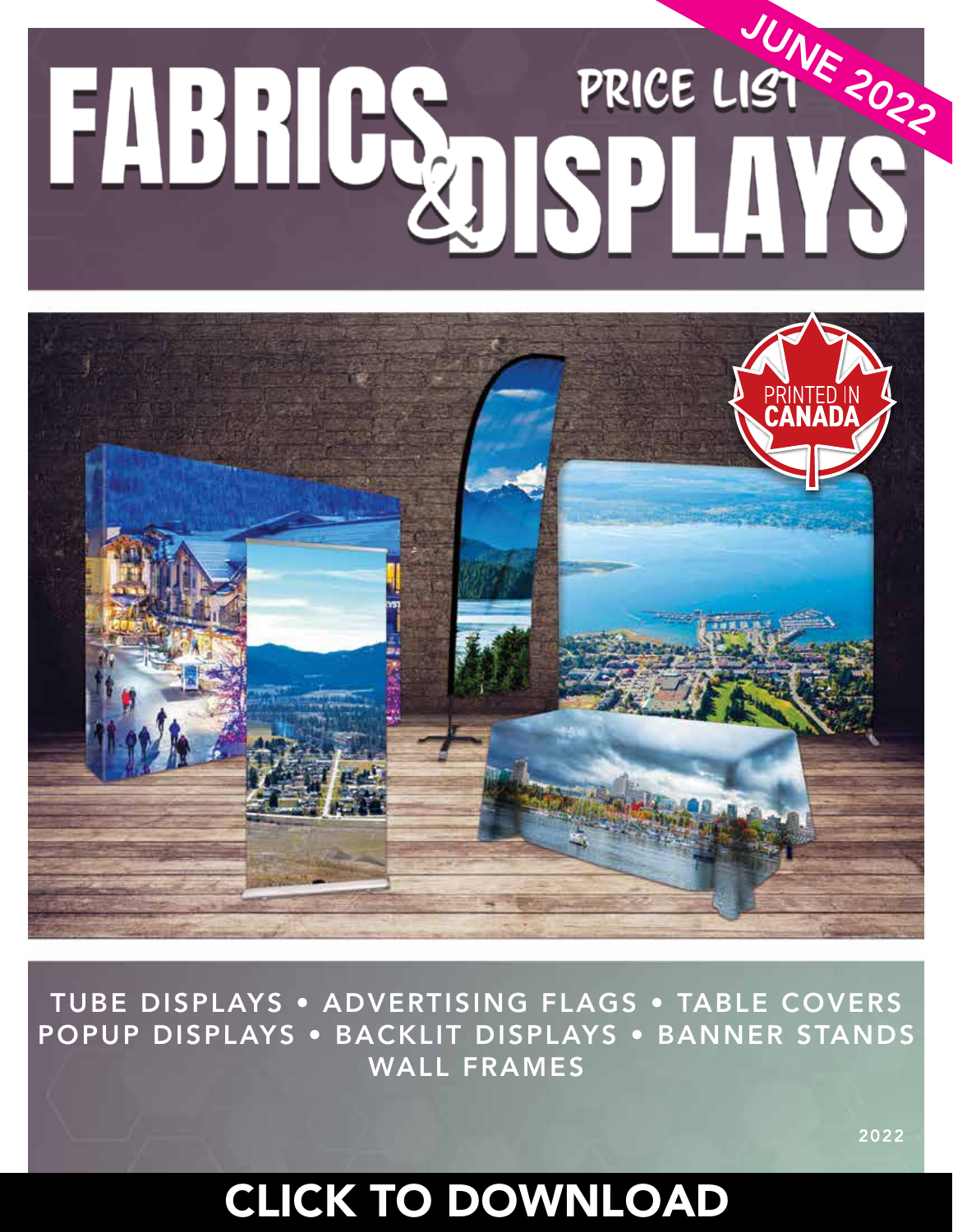# COMOX - STRAIGHT TENSION TUBE

| 8ft (96" x 90")                    | $\overline{O}$ ty 1 | $\overline{\mathrm{O}}$ ty 5+ |
|------------------------------------|---------------------|-------------------------------|
| Hardware only                      | \$231 ea.           | \$231 ea.                     |
| Single sided, graphic only         | \$364 ea.           | \$340 ea.                     |
| Single sided, graphic and hardware | \$589 ea.           | \$563 ea.                     |
| Double sided, graphic only         | \$540 ea.           | \$488 ea.                     |
| Double sided, graphic and hardware | \$761 ea.           | \$709 ea.                     |

| 10ft $(115" \times 90")$           | $Q$ ty 1  | $Q$ ty 5+ |
|------------------------------------|-----------|-----------|
| Hardware only                      | \$253 ea. | \$253 ea. |
| Single sided, graphic only         | \$451 ea. | \$421 ea. |
| Single sided, graphic and hardware | \$697 ea. | \$667 ea. |
| Double sided, graphic only         | \$656 ea. | \$594 ea. |
| Double sided, graphic and hardware | \$898 ea. | \$837 ea. |

| $\sqrt{20}$ ft (235" x 90")        | $Qty$ 1      | $Qty 5+$     |
|------------------------------------|--------------|--------------|
| Hardware only                      | \$308 ea.    | $$308$ ea.   |
| Single sided, graphic only         | \$736 ea.    | \$673 ea.    |
| Single sided, graphic and hardware | $$1,031$ ea. | \$970 ea.    |
| Double sided, graphic only         | $$1,125$ ea. | \$1,007 ea.  |
| Double sided, graphic and hardware | $$1,415$ ea. | $$1,304$ ea. |

| <b>Accessories</b>                    | $\overline{)$ Qtv 1 | $\overline{)$ Qty 5+ |
|---------------------------------------|---------------------|----------------------|
| TUBELAMP - LED Lamp for Tube Displays | $$133$ ea.          | \$87 ea.             |
| CONNFOOT - Frame Connector Foot       | \$20 ea. '          | \$20 ea.             |

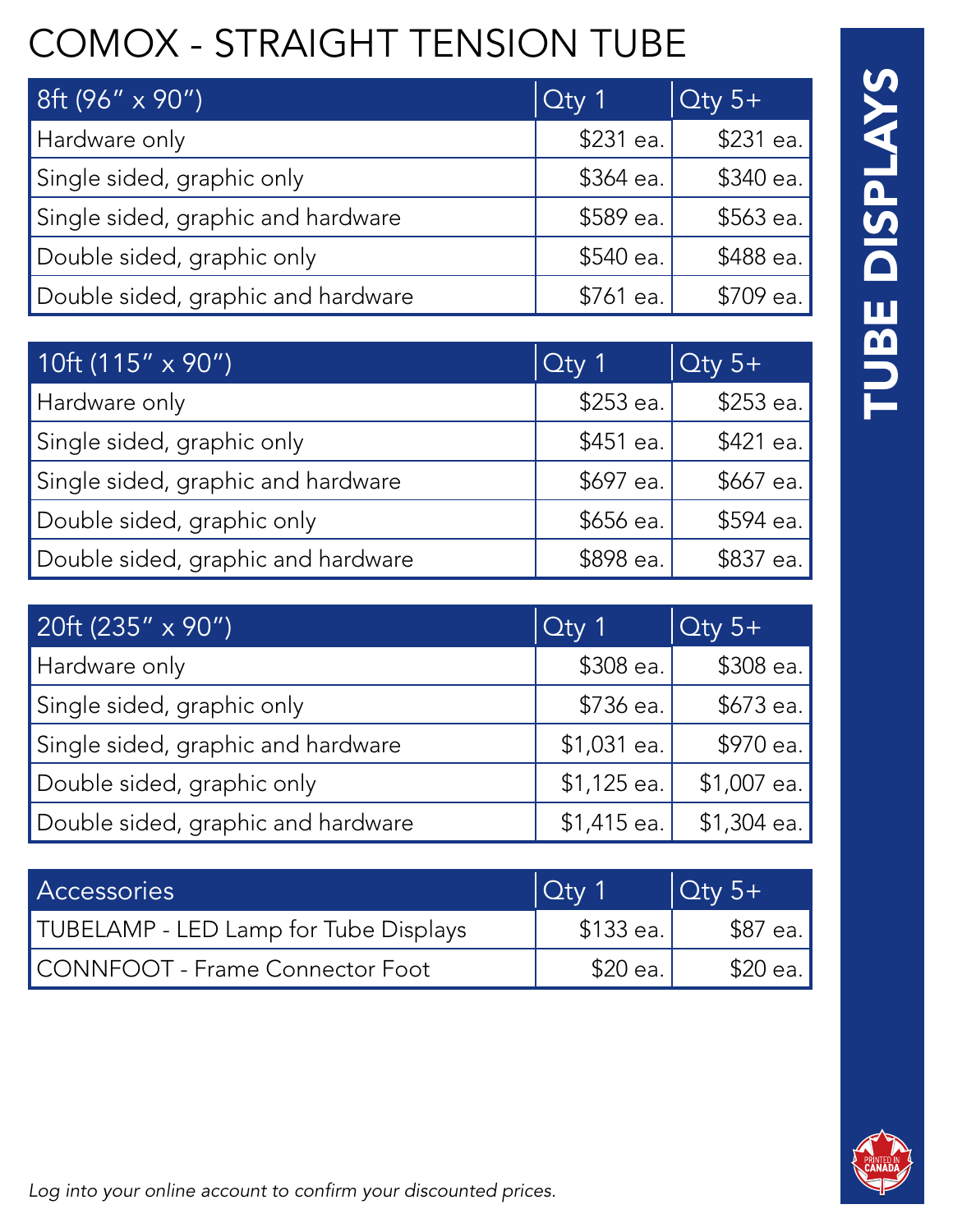# DELTA - BARRIER TENSION TUBE

| LRG (80" x 40")                              | $Q$ ty 1   | $Q$ ty 5+ |
|----------------------------------------------|------------|-----------|
| Hardware only                                | \$109 ea.  | \$109 ea. |
| Single sided, graphic only (indoor)          | \$177 ea.  | \$170 ea. |
| Single sided, graphic and hardware (indoor)  | \$284 ea.  | \$276 ea. |
| Double sided, graphic only (indoor)          | \$247 ea.  | \$232 ea. |
| Double sided, graphic and hardware (indoor)  | $$354$ ea. | \$336 ea. |
| Single sided, graphic only (outdoor)         | \$180 ea.  | \$173 ea. |
| Single sided, graphic and hardware (outdoor) | \$287 ea.  | \$279 ea. |
| Double sided, graphic only (outdoor)         | \$253 ea.  | \$237 ea. |
| Double sided, graphic and hardware (outdoor) | \$360 ea.  | \$341 ea. |

| SML (40" x 40")                              | $\overline{O}$ ty 1 | $Q$ ty 5+ |
|----------------------------------------------|---------------------|-----------|
| Hardware only                                | \$76 ea.            | \$76 ea.  |
| Single sided, graphic only (indoor)          | \$120 ea.           | \$117 ea. |
| Single sided, graphic and hardware (indoor)  | \$195 ea.           | \$191 ea. |
| Double sided, graphic only (indoor)          | $$156$ ea.          | \$150 ea. |
| Double sided, graphic and hardware (indoor)  | \$231 ea.           | \$223 ea. |
| Single sided, graphic only (outdoor)         | \$121 ea.           | \$118 ea. |
| Single sided, graphic and hardware (outdoor) | \$196 ea.           | \$193 ea. |
| Double sided, graphic only (outdoor)         | \$159 ea.           | \$153 ea. |
| Double sided, graphic and hardware (outdoor) | \$234 ea.           | \$226 ea. |

| <b>Accessories</b>              | $\sqrt{$ otv $\sqrt{2}$ | $\vert\vert$ Qtv 5+ $\vert$ |
|---------------------------------|-------------------------|-----------------------------|
| CONNFOOT - Frame Connector Foot | $$20$ ea.               | \$20 ea.                    |

# TUBE DISPLAYS TUBE DISPLAYS

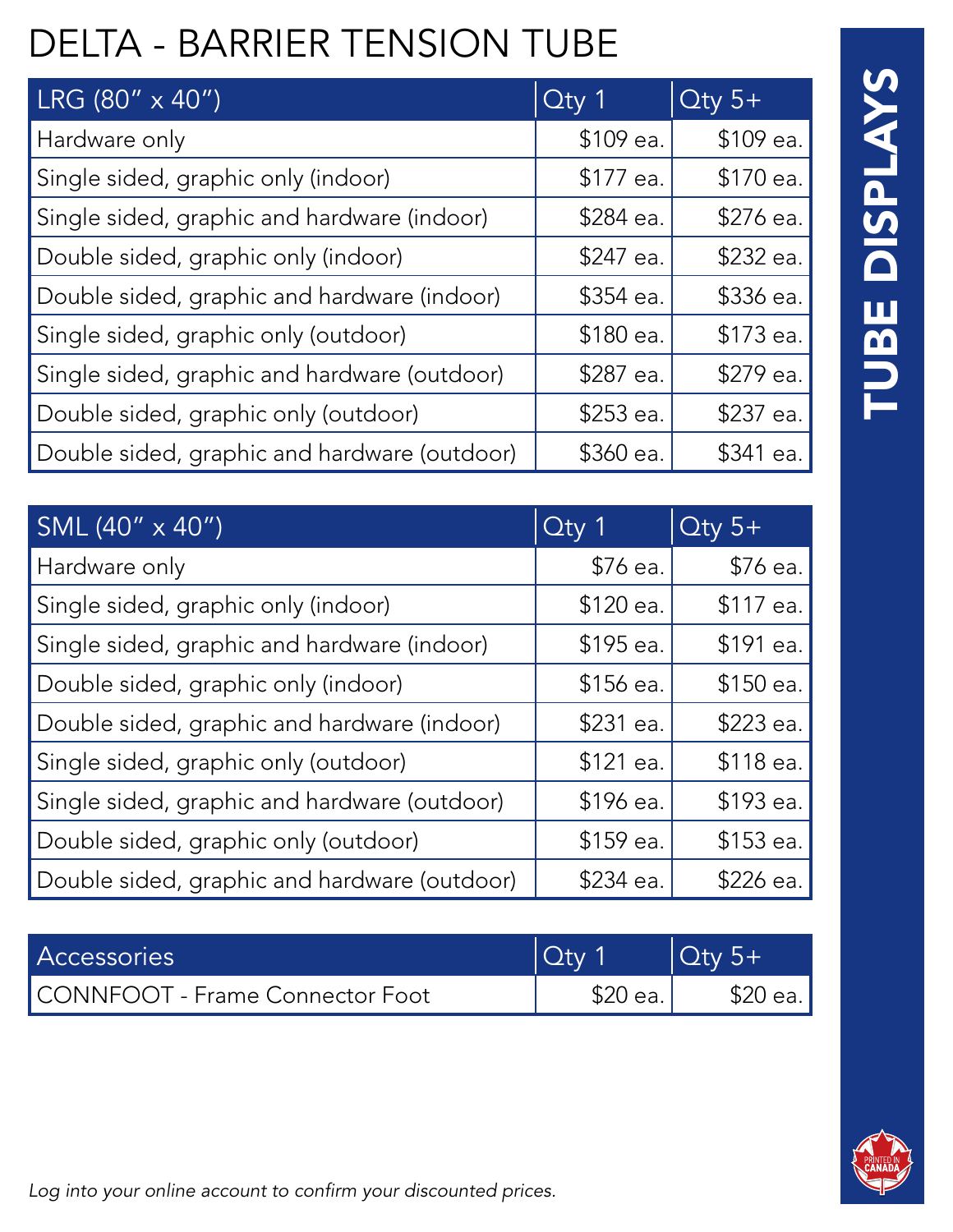# HORNBY - SLIM TENSION TUBE

| 2490 (24" x 90")                   | $Q$ ty 1   | $Q$ ty 5+  |
|------------------------------------|------------|------------|
| Hardware only                      | \$83 ea.   | \$83 ea.   |
| Single sided, graphic only         | \$122 ea.  | \$119 ea.  |
| Single sided, graphic and hardware | \$204 ea.  | \$199 ea.  |
| Double sided, graphic only         | \$167 ea.  | \$159 ea.  |
| Double sided, graphic and hardware | \$249 ea.  | \$239 ea.  |
|                                    |            |            |
| 3690 (36" x 90")                   | Qty 1      | $Q$ ty 5+  |
| Hardware only                      | $$116$ ea. | $$116$ ea. |
| Single sided, graphic only         | $$175$ ea. | \$169 ea.  |
| Single sided, graphic and hardware | \$290 ea.  | \$282 ea.  |
| Double sided, graphic only         | \$243 ea.  | \$228 ea.  |
| Double sided, graphic and hardware | \$356 ea.  | \$339 ea.  |
|                                    |            |            |
|                                    |            |            |

| $4890(48" \times 90")$             | $\alpha$ ty 1 | $\overline{C}$ ty 5+ |
|------------------------------------|---------------|----------------------|
| Hardware only                      | \$127 ea.     | \$127 ea.            |
| Single sided, graphic only         | \$216 ea.     | \$206 ea.            |
| Single sided, graphic and hardware | \$341 ea.     | \$329 ea.            |
| Double sided, graphic only         | \$310 ea.     | \$287 ea.            |
| Double sided, graphic and hardware | \$433 ea.     | \$408 ea.            |

#### SLOCAN - DANCER TENSION TUBE

| $36$ in (36.5" x 90")                    | $\overline{C}$ Cty 1 | $Q$ ty 5+ |
|------------------------------------------|----------------------|-----------|
| Hardware only                            | \$127 ea.            | \$127 ea. |
| Single sided, graphic only               | \$199 ea.            | \$191 ea. |
| Single sided, graphic and hardware       | \$323 ea.            | \$314 ea. |
| Double sided, graphic only               | \$279 ea.            | \$260 ea. |
| Double sided, graphic and hardware       | \$402 ea.            | \$381 ea. |
|                                          |                      |           |
| <b>Accessories for Hornby and Slocan</b> | $Q$ ty 1             | $Q$ ty 5+ |

TUBELAMP - LED Lamp for Tube Displays  $\begin{array}{|c|c|c|c|c|} \hline \end{array}$  \$76 ea.  $\begin{array}{|c|c|c|c|c|c|} \hline \end{array}$  \$76 ea.

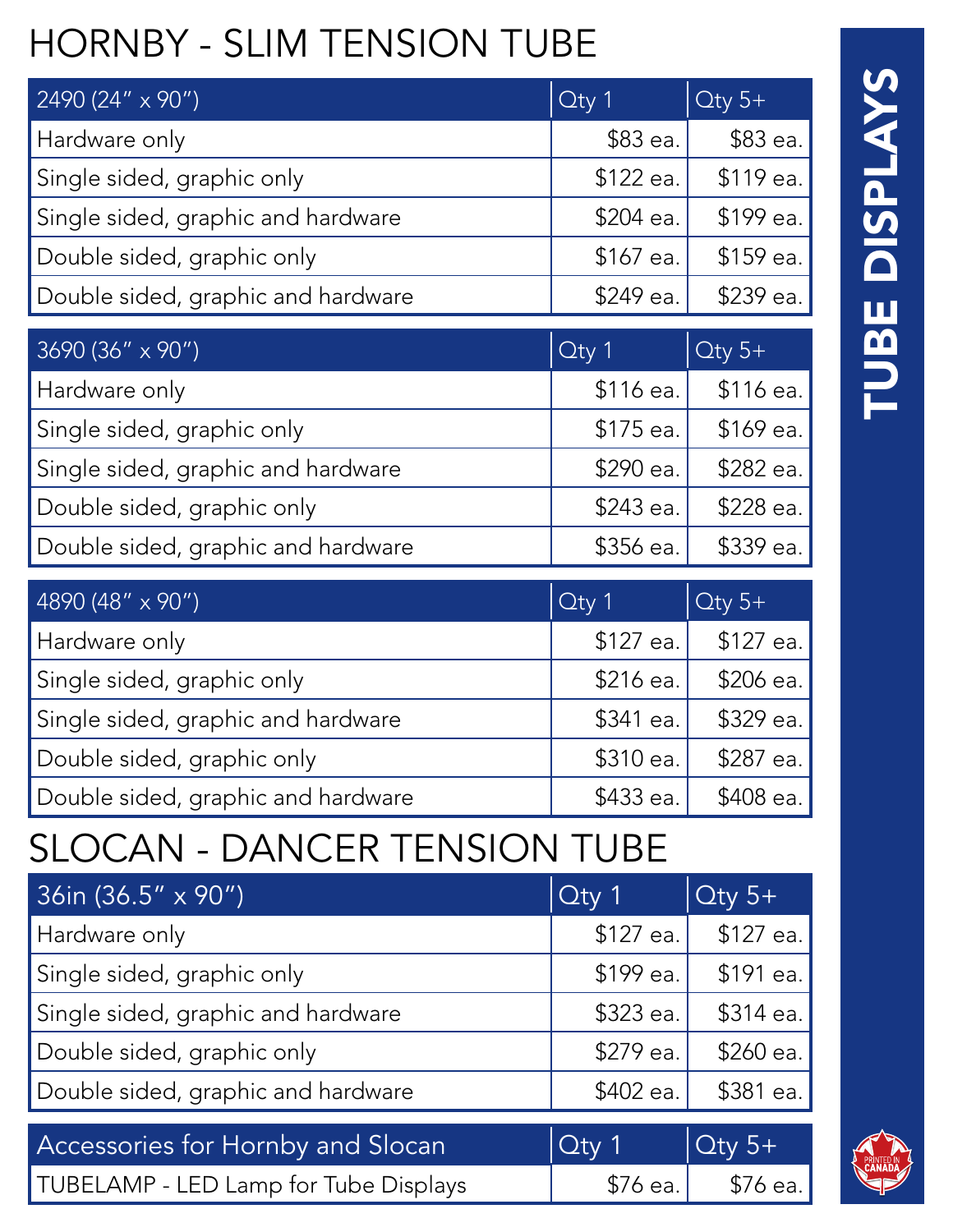# TOFINO - FEATHER FLAG

| $SML(23'' \times 81'')$            | $ $ Qty 1  | $\overline{)$ Oty 5+ |
|------------------------------------|------------|----------------------|
| Hardware only                      | $$26$ ea.  | \$26 ea.             |
| Single sided, graphic only         | \$86 ea.   | \$84 ea.             |
| Single sided, graphic and hardware | $$112$ ea. | \$109 ea.            |

| MED $(29'' \times 97'')$           | $ $ Qty 1  | $ Qty + 5 $ |
|------------------------------------|------------|-------------|
| Hardware only                      | $$31$ ea.  | \$31 ea.    |
| Single sided, graphic only         | \$94 ea.   | \$91 ea.    |
| Single sided, graphic and hardware | $$125$ ea. | \$120 ea.   |

| $LRG (29" \times 141")$            | $ $ Qty 1  | $\vert$ Qty +5 |
|------------------------------------|------------|----------------|
| Hardware only                      | $$37$ ea.  | $$37$ ea.      |
| Single sided, graphic only         | $$119$ ea. | $$113$ ea.     |
| Single sided, graphic and hardware | $$156$ ea. | $$148$ ea.     |

| <b>Accessories</b>                    | $ Q$ ty 1 | $\vert$ Qty +5 |
|---------------------------------------|-----------|----------------|
| FLAGCROSA - Cross Stand (38" x 38")   | \$43 ea.  | $$43$ ea.      |
| FLAGSPIKA - Ground Spike              | \$28 ea.  | $$28$ ea.      |
| FLAGBAGA - Water Bag plus Cross Stand | \$48 ea.  | \$48 ea.       |

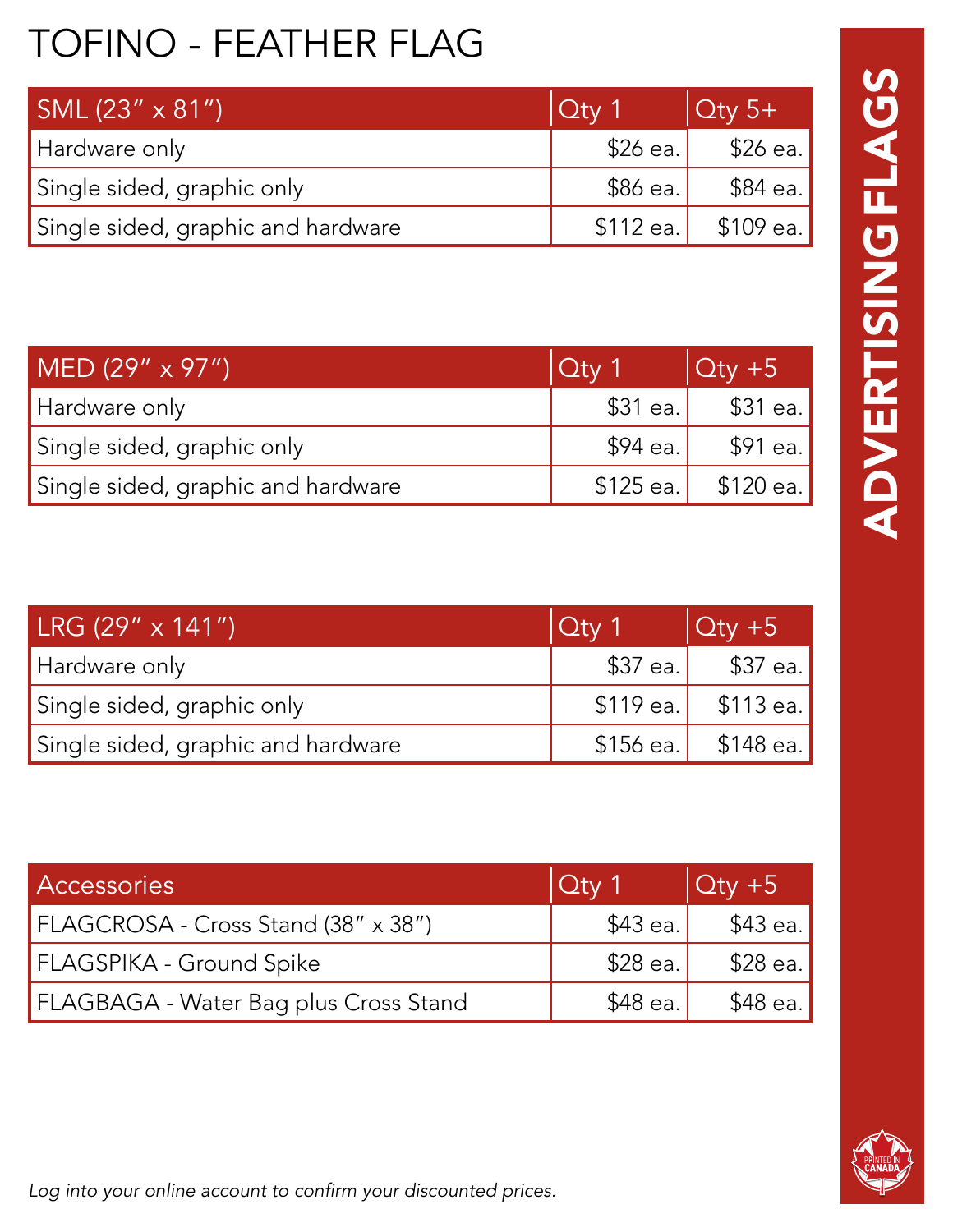# LUMBY - TEARDROP FLAG

| 7ft $(38'' \times 81'')$           | $ $ Qtv 1  | $\overline{)$ Qty 5+ |
|------------------------------------|------------|----------------------|
| Hardware only                      | $$26$ ea.  | \$26 ea.             |
| Single sided, graphic only         | \$90 ea.   | \$86 ea.             |
| Single sided, graphic and hardware | $$116$ ea. | – \$111 ea.          |

| 9ft $(44" \times 105")$            | $ $ Qty 1 | $\vert$ Qty +5        |
|------------------------------------|-----------|-----------------------|
| Hardware only                      | $$31$ ea. | \$31 ea.              |
| Single sided, graphic only         |           | $$110$ ea. $$103$ ea. |
| Single sided, graphic and hardware |           | $$140$ ea. $$132$ ea. |

| 12ft $(44'' \times 142'')$         | $ $ Qty 1  | $\vert$ Qty +5 |
|------------------------------------|------------|----------------|
| Hardware only                      | $$37$ ea.  | $$37$ ea.      |
| Single sided, graphic only         | $$143$ ea. | \$132 ea.      |
| Single sided, graphic and hardware | \$179 ea.' | \$167 ea.      |

| <b>Accessories</b>                    | $\sqrt{C}$ | $\vert$ Qty +5 |
|---------------------------------------|------------|----------------|
| FLAGCROSA - Cross Stand (38" x 38")   | \$43 ea.   | $$43$ ea.      |
| FLAGSPIKA - Ground Spike              | \$28 ea.   | $$28$ ea.      |
| FLAGBAGA - Water Bag plus Cross Stand | \$48 ea.   | $$48$ ea.      |



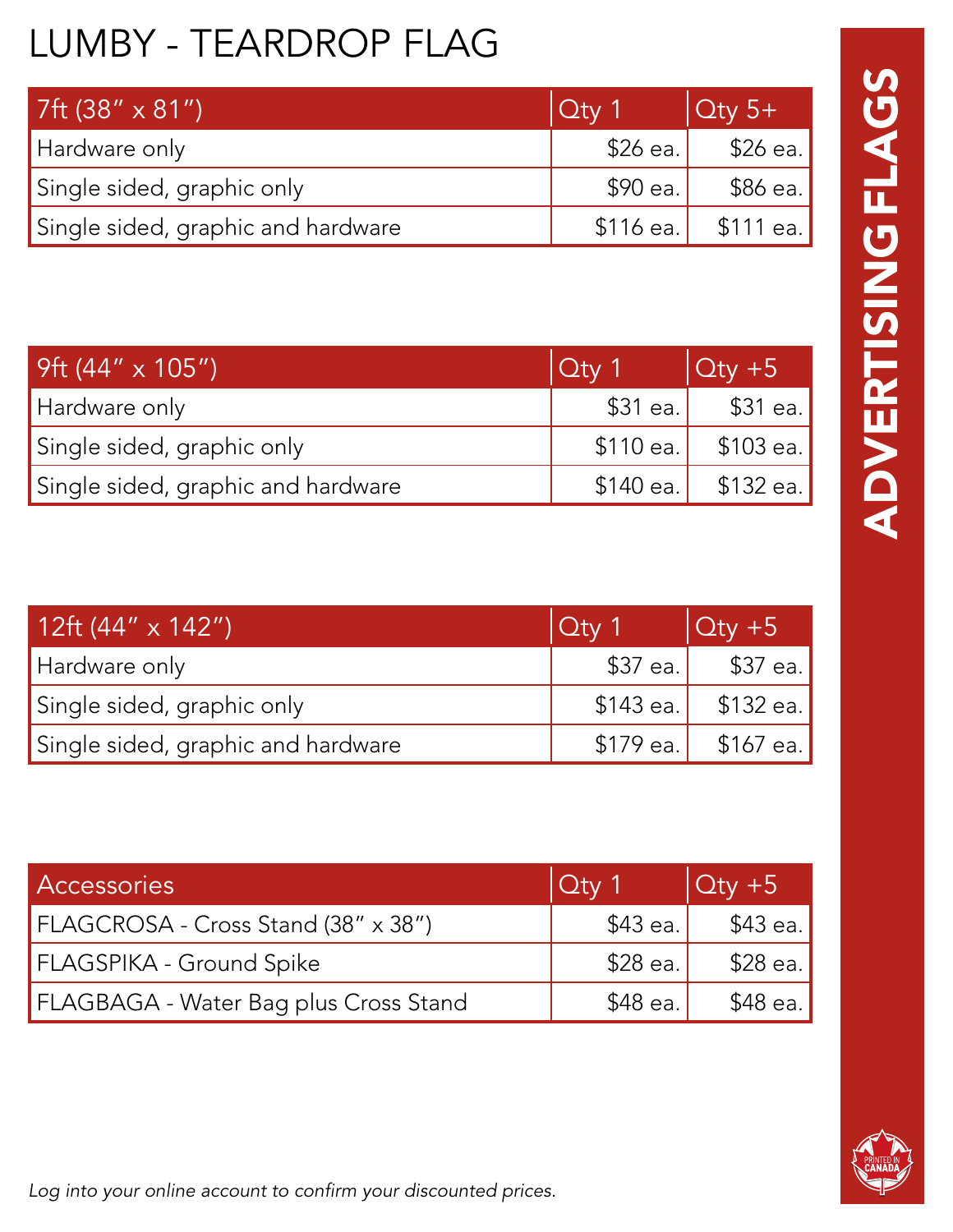#### THROWS

| $48'' \times 24''$ | $Qty$ 1    | $\vert$ Qty 5+        |
|--------------------|------------|-----------------------|
| Fabric only        |            | $$221$ ea. $$202$ ea. |
|                    |            |                       |
| $72'' \times 30''$ | Oty 1      | $Qty 5+$              |
| Fabric only        | $$259$ ea. | \$234 ea.             |

| $96'' \times 30''$ | $\bigcap_{i=1}^n$     |
|--------------------|-----------------------|
| Fabric only        | $$306$ ea. $$275$ ea. |

#### RUNNERS

| $24'' \times 72''$  | Oty 1    | $\vert$ Qty 5+ |
|---------------------|----------|----------------|
| Fabric only         | \$47 ea. | $$46$ ea.      |
|                     |          |                |
| $148'' \times 72''$ | Qty1     | $\vert$ Qty 5+ |
| Fabric only         | \$91 ea. | $$86$ ea.      |

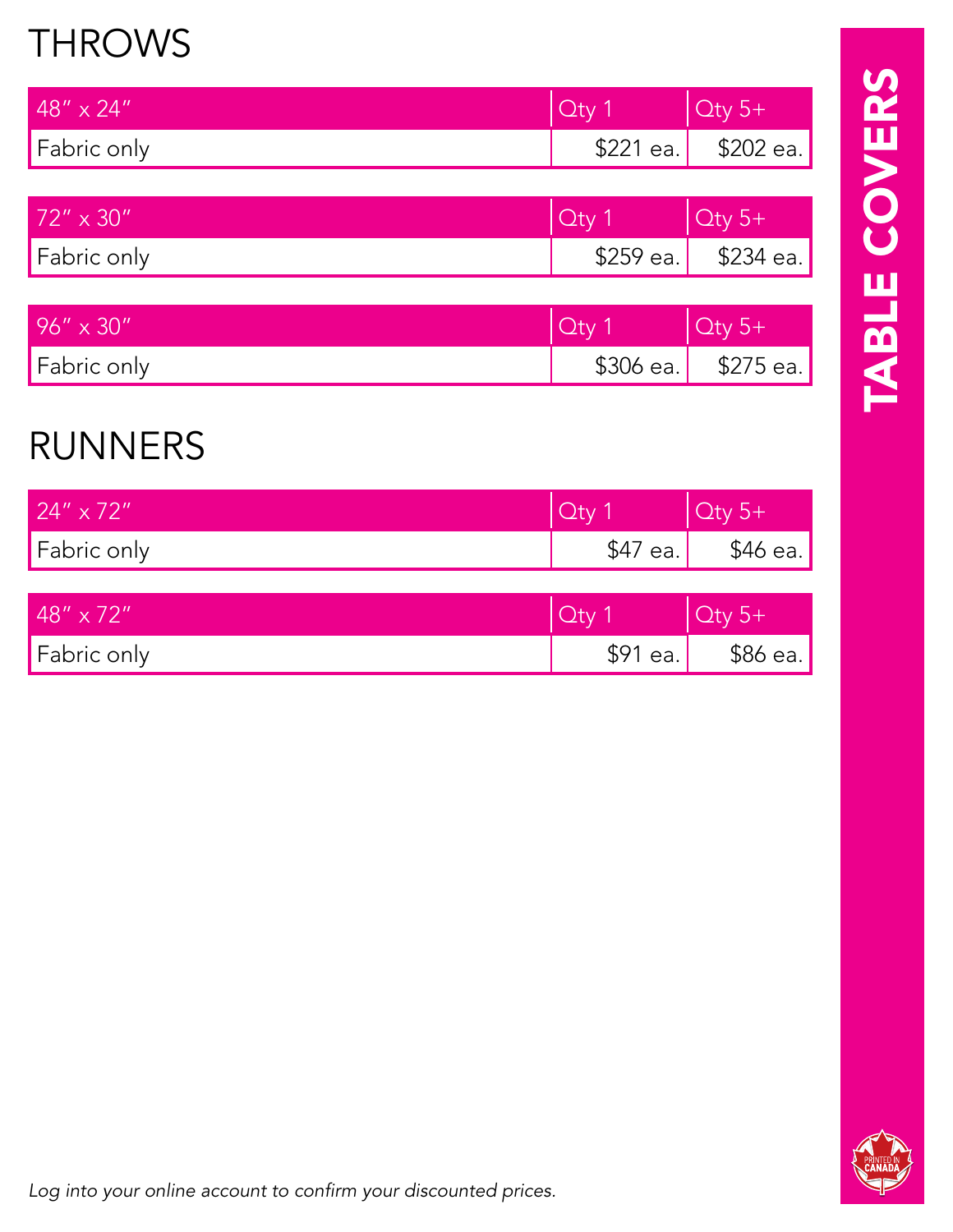#### BELCARRA

| $118'' \times 89'' \times 12''$    | $\overline{Q}$ ty 1 $\overline{Q}$ ty 5+ |                       |
|------------------------------------|------------------------------------------|-----------------------|
| Hardware only                      |                                          | $$242$ ea. $$242$ ea. |
| Single sided, graphic only         |                                          | $$505$ ea. $$461$ ea. |
| Single sided, graphic and hardware |                                          | $$740$ ea. $$703$ ea. |

#### BUNTZEN

| $118'' \times 89'' \times 12''$    | $\overline{Q}$ ty 1 $\overline{Q}$ ty 5+ |                    |
|------------------------------------|------------------------------------------|--------------------|
| Hardware only                      |                                          | \$380 ea. 3380 ea. |
| Single sided, graphic only         | \$508 ea.                                | \$471 ea.          |
| Single sided, graphic and hardware | $$876$ ea.                               | \$840 ea.          |

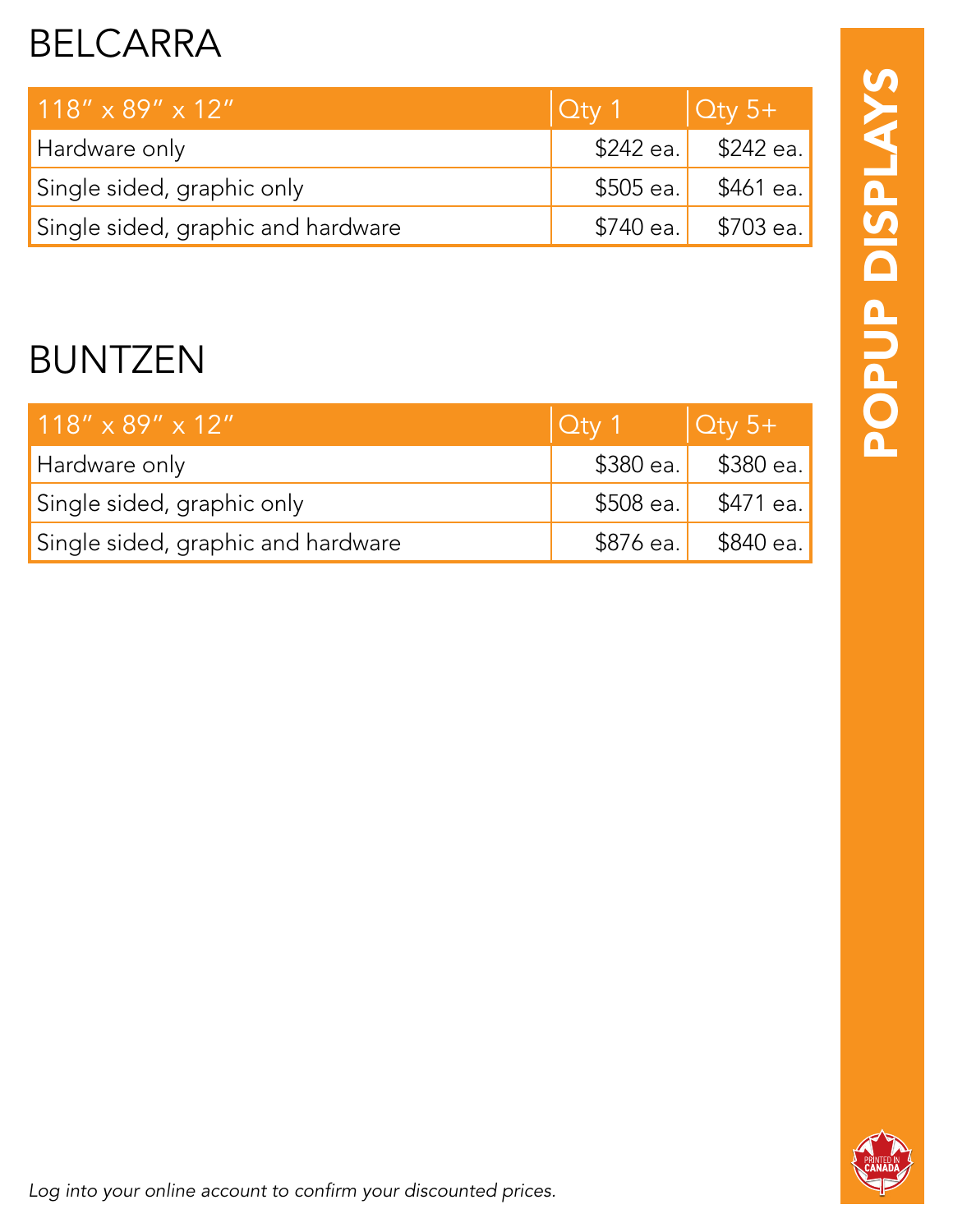# WHISTLER - BACKLIT SEG BOX WALL

| $8ft (89'' \times 89'' \times 12'')$ | $ $ Qty 1 | $\vert$ Qty 5+             |
|--------------------------------------|-----------|----------------------------|
| Hardware only                        |           | $$743$ ea. $$743$ ea.      |
| Single sided, graphic only           |           | $$456$ ea. $$427$ ea.      |
| Single sided, graphic and hardware   |           | $$1,182$ ea.   \$1,153 ea. |

#### NAKUSP - BACKLIT TENSION TUBE

| $3ft (33" \times 90")$             | $ $ Qtv 1   | $\vert$ Qty 5+ |
|------------------------------------|-------------|----------------|
| Hardware only                      | \$440 ea. I | \$440 ea.      |
| Single sided, graphic only         | \$269 ea.   | \$262 ea.      |
| Single sided, graphic and hardware | $$705$ ea.  | \$696 ea.      |

#### GARIBALDI - BACKLIT SEG COUNTER

| 4ft (40" x 40" x 15")'             | $ $ Qty 1 | $\vert$ Qty 5+ |
|------------------------------------|-----------|----------------|
| Hardware only                      | \$292 ea. | \$292 ea.      |
| Single sided, graphic only         | \$202 ea. | \$196 ea.'     |
| Single sided, graphic and hardware | \$491 ea. | \$482 ea. l    |

#### FERNIE - STANDING SEG LIGHTBOX

| $3ft (40'' \times 79 \times 3'')$  | $\Omega$ ty 1 | $\overline{)$ Qty 5+ |
|------------------------------------|---------------|----------------------|
| Hardware only                      | \$479 ea.     | \$479 ea.            |
| Single sided, graphic only         | $$162$ ea.    | $$155$ ea.           |
| Single sided, graphic and hardware | $$635$ ea.    | \$626 ea.            |
| Double sided, graphic only         | \$249 ea.     | \$234 ea.            |
| Double sided, graphic and hardware | \$719 ea.     | \$699 ea.            |

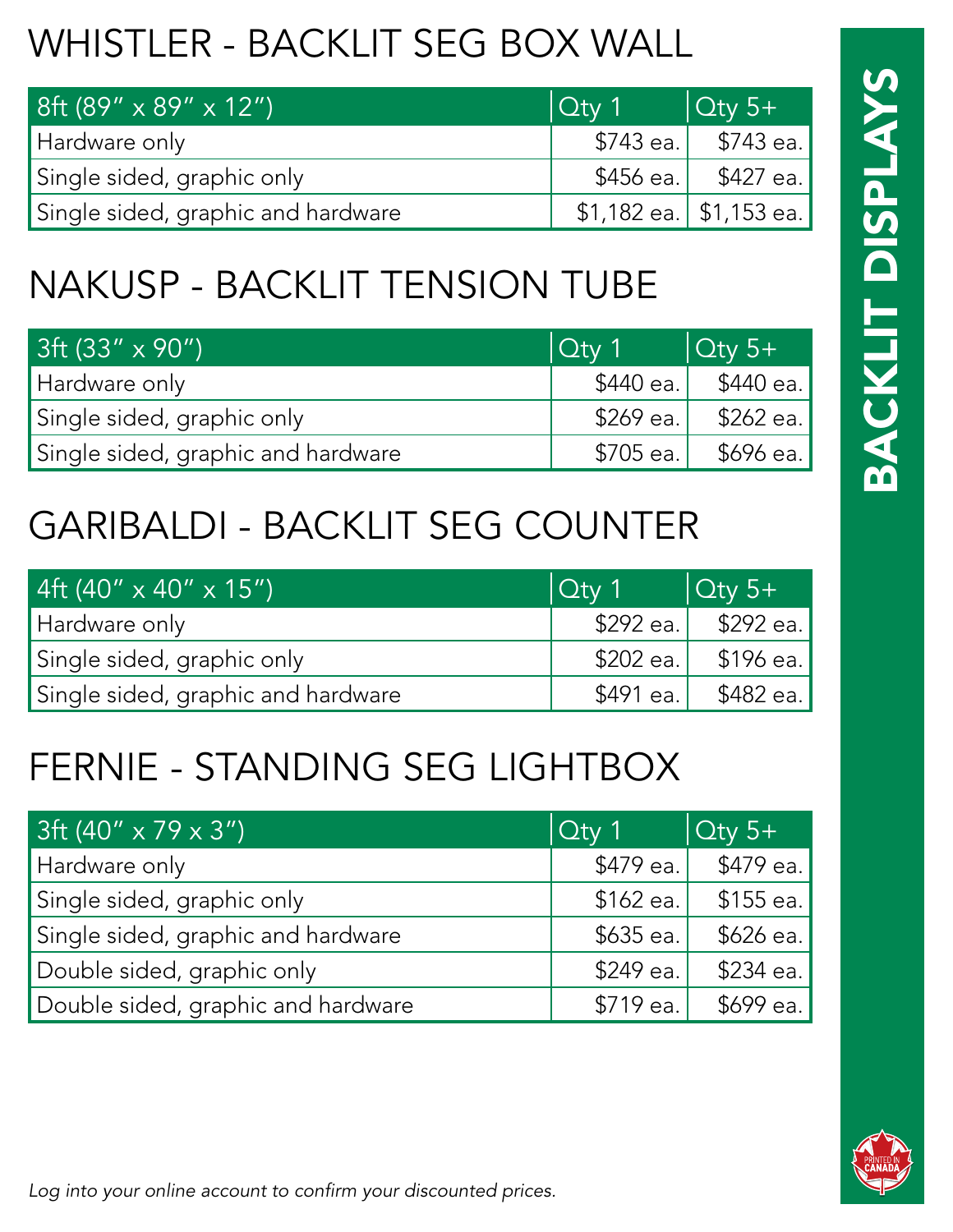# MIDWAY - STANDARD BANNER STAND

| 33in (33" x 78.75")                            | $\sqrt{Q_t}$ 1 | $\overline{)$ Qty 5+ |
|------------------------------------------------|----------------|----------------------|
| Hardware only                                  | $$65$ ea.      | \$65 ea.             |
| Single sided, graphic only                     | \$66 ea.       | \$63 ea.             |
| Single sided, graphic and hardware (installed) | \$146 ea.      | \$141 ea.            |

#### TERRACE -ADJUSTABLE BANNER STAND

| 6ft $(77" \times 96")$                         | $\int$ Cty 1 | $\overline{)$ Qty 5+ |
|------------------------------------------------|--------------|----------------------|
| Hardware only                                  | \$243 ea.    | \$243 ea. l          |
| Single sided, graphic only                     | \$225 ea.    | \$208 ea.            |
| Single sided, graphic and hardware (installed) | \$462 ea.    | \$440 ea.            |

| $\vert$ 7ft (84" x 96").                       | $\int$ Cty 1 | $\sqrt{\frac{C_{\text{UV}}}{5+}}$ |
|------------------------------------------------|--------------|-----------------------------------|
| Hardware only                                  | $$243$ ea.   | \$243ea.'                         |
| Single sided, graphic only                     | \$242 ea.    | \$222 ea.                         |
| Single sided, graphic and hardware (installed) | $$479$ ea.   | \$454 ea.                         |

| 8ft $(96" \times 96")$                         | $ $ Qty 1  | $\sqrt{\frac{C_{\text{UV}}}{5+}}$ |
|------------------------------------------------|------------|-----------------------------------|
| Hardware only                                  |            | $$243$ ea. $$243$ ea.             |
| Single sided, graphic only                     | $$272$ ea. | \$248 ea.                         |
| Single sided, graphic and hardware (installed) | $$508$ ea. | \$479 ea.                         |

| $9ft (108" \times 96")$                        | $ $ Qty 1  | $\int$ Oty 5+           |
|------------------------------------------------|------------|-------------------------|
| Hardware only                                  |            | $$243$ ea. $$243$ ea.   |
| Single sided, graphic only                     |            | $$300$ ea.   $$272$ ea. |
| Single sided, graphic and hardware (installed) | $$535$ ea. | \$503 ea.               |

| 10ft (120" $\times$ 96")                       | $ $ Qty 1 | $\overline{)$ Qty 5+ |
|------------------------------------------------|-----------|----------------------|
| Hardware only                                  | \$243 ea. | \$243 ea. l          |
| Single sided, graphic only                     | \$323 ea. | \$291 ea. l          |
| Single sided, graphic and hardware (installed) | \$558 ea. | \$522 ea. !          |

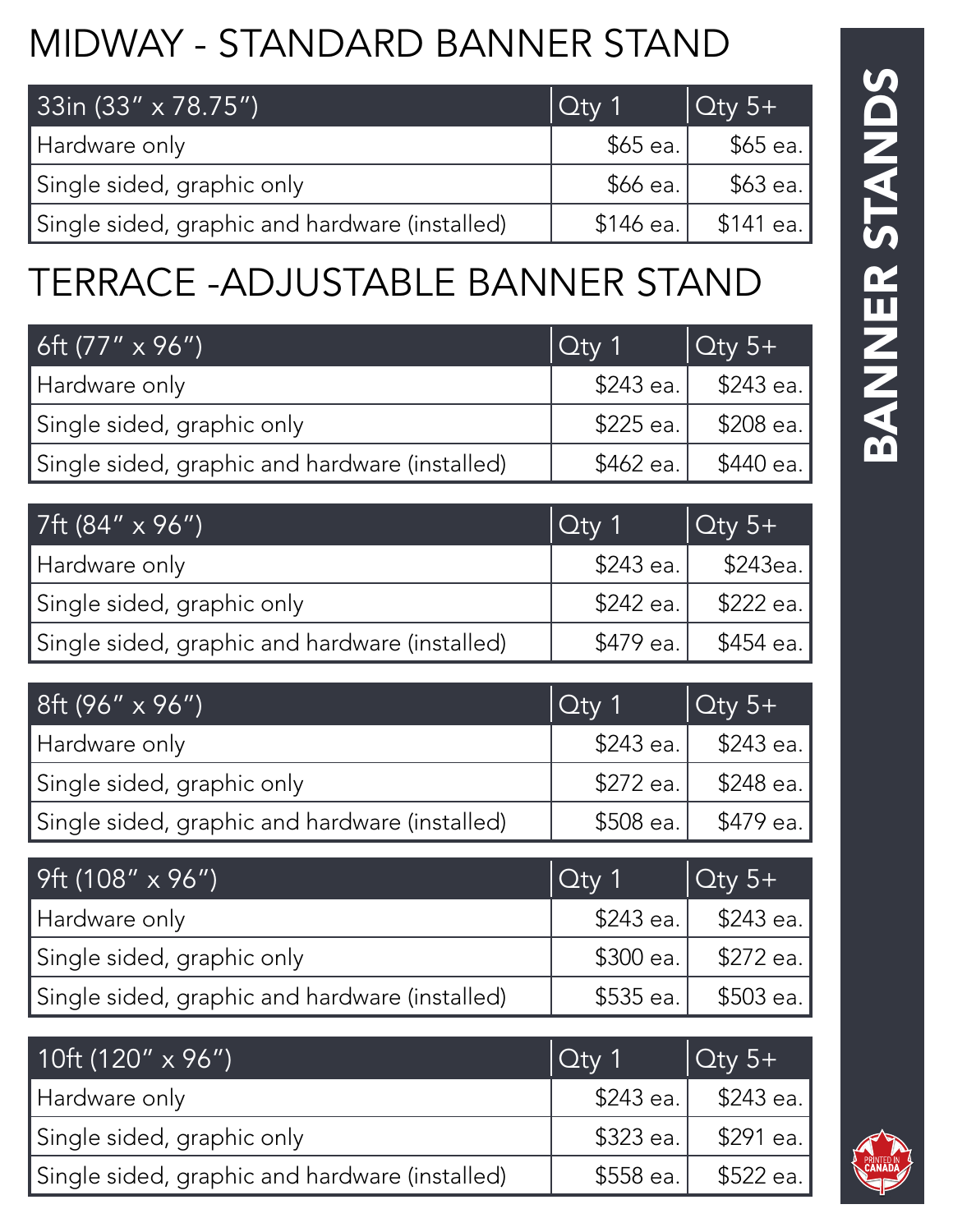# ASHCROFT - VELCRO BANNER STAND

| 36in (36" x 78.75")                            | $ $ Qty 1 | $\sqrt{\frac{C_{\text{UV}}}{5+}}$ |
|------------------------------------------------|-----------|-----------------------------------|
| Hardware only                                  | \$121 ea. | \$121ea.'                         |
| Single sided, graphic only                     | \$83 ea.  | \$79 ea.                          |
| Single sided, graphic and hardware (installed) | \$219 ea. | – \$212 ea.∣                      |

| 48in (48" x 78.75")                            | $\vert$ Qty 1 | $\vert$ Qty 5+             |
|------------------------------------------------|---------------|----------------------------|
| Hardware only                                  |               | \$171 ea. 3171 ea.         |
| Single sided, graphic only                     |               | $$111$ ea. $$\,$ \$105 ea. |
| Single sided, graphic and hardware (installed) |               | $$295$ ea.   $$285$ ea.    |

| 60in (60" $\times$ 78.75")                     | $ $ Qty 1  | $\sqrt{\frac{C_{\text{UV}}}{5+}}$ |
|------------------------------------------------|------------|-----------------------------------|
| Hardware only                                  | \$209 ea.  | – \$209 ea. l                     |
| Single sided, graphic only                     | $$138$ ea. | –\$129 ea.∣                       |
| Single sided, graphic and hardware (installed) | $$360$ ea. | ∫346 ea.                          |